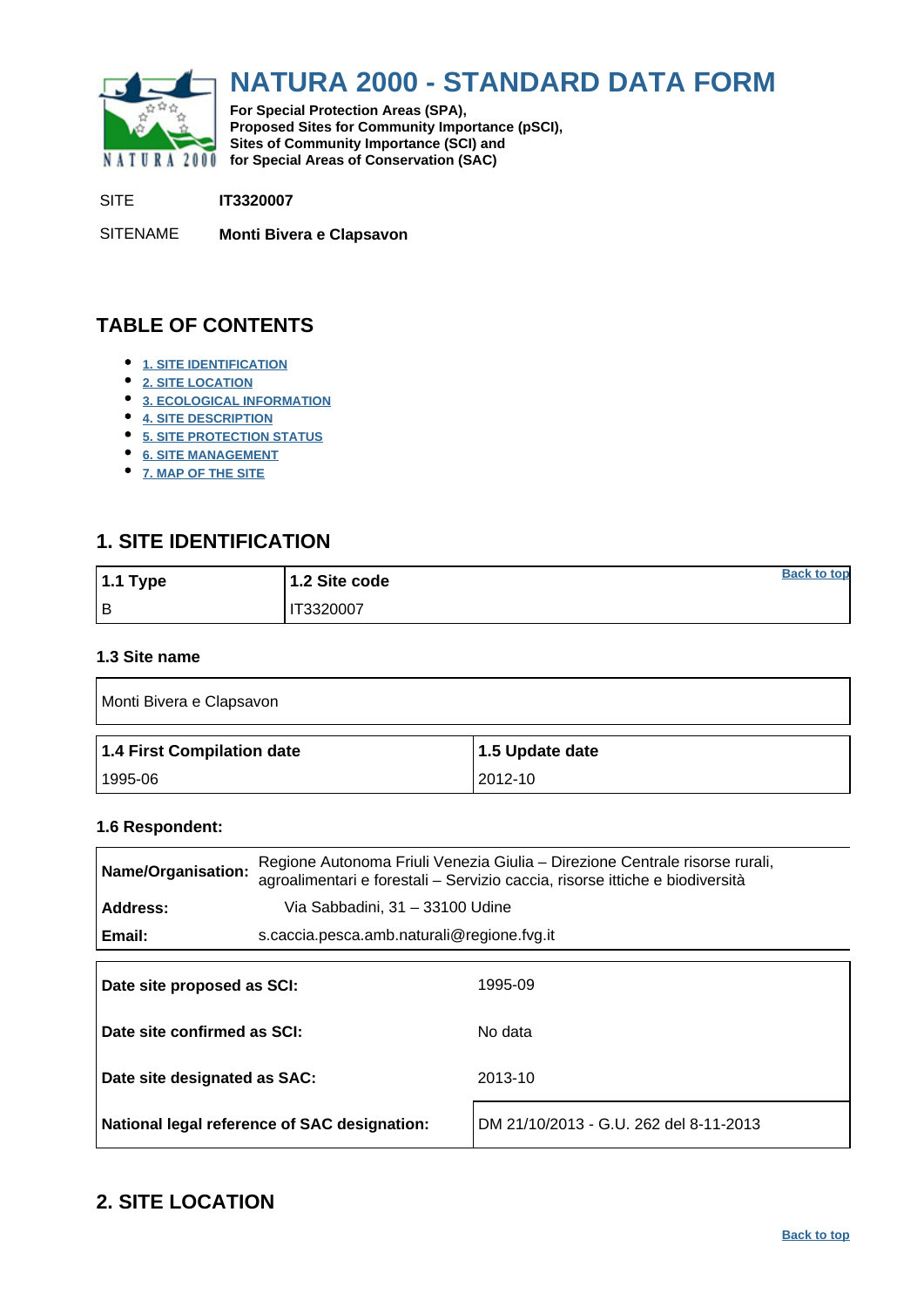### **2.1 Site-centre location [decimal degrees]:**

| Longitude                | Latitude            |
|--------------------------|---------------------|
| 12.6322                  | 46.4472             |
|                          |                     |
| 2.2 Area [ha]:           | 2.3 Marine area [%] |
| 1832.0                   | 0.0                 |
|                          |                     |
| 0.4. Citatan ath Line L. |                     |

#### **2.4 Sitelength [km]:**

0.0

### **2.5 Administrative region code and name**

| <b>NUTS level 2 code</b><br><b>Region Name</b> |                       |  |  |  |  |
|------------------------------------------------|-----------------------|--|--|--|--|
| I ITD4                                         | Friuli-Venezia Giulia |  |  |  |  |

### **2.6 Biogeographical Region(s)**

Alpine (100.0 %)

# <span id="page-1-0"></span>**3. ECOLOGICAL INFORMATION**

### **3.1 Habitat types present on the site and assessment for them**

**[Back to top](#page-0-0)**

| <b>Annex I Habitat types</b> |           |           |               |                  |                        | <b>Site assessment</b>  |                                   |                     |               |  |  |  |
|------------------------------|-----------|-----------|---------------|------------------|------------------------|-------------------------|-----------------------------------|---------------------|---------------|--|--|--|
| Code                         | <b>PF</b> | <b>NP</b> | Cover<br>[ha] | Cave<br>[number] | <b>Data</b><br>quality | A B C D                 | A B C                             |                     |               |  |  |  |
|                              |           |           |               |                  |                        | <b>Representativity</b> | <b>Relative</b><br><b>Surface</b> | <b>Conservation</b> | <b>Global</b> |  |  |  |
| 3130 <sub>0</sub>            |           |           | 0.4           |                  | G                      | $\mathsf{C}$            | $\mathsf C$                       | $\sf B$             | $\mathsf C$   |  |  |  |
| 3140B                        |           |           | 0.09          |                  | G                      | B                       | $\mathsf C$                       | $\sf B$             | B             |  |  |  |
| 3150B                        |           |           | 0.1           |                  | G                      | D                       |                                   |                     |               |  |  |  |
| 3220 <sub>B</sub>            |           |           | 50.95         |                  | G                      | $\sf B$                 | $\mathsf C$                       | B                   | $\sf B$       |  |  |  |
| 4060 <sub>B</sub>            |           |           | 67.53         |                  | M                      | A                       | $\mathsf C$                       | $\mathsf A$         | A             |  |  |  |
| 4070 <sub>B</sub>            |           |           | 181.52        |                  | M                      | A                       | $\mathsf C$                       | A                   | A             |  |  |  |
| 6150B                        |           |           | 48.04         |                  | M                      | B                       | $\mathsf{C}$                      | B                   | B             |  |  |  |
| 6170 <sub>B</sub>            |           |           | 293.46        |                  | G                      | $\overline{A}$          | $\mathsf C$                       | $\mathsf A$         | A             |  |  |  |
| 6230 <sub>B</sub>            |           |           |               |                  |                        |                         |                                   |                     |               |  |  |  |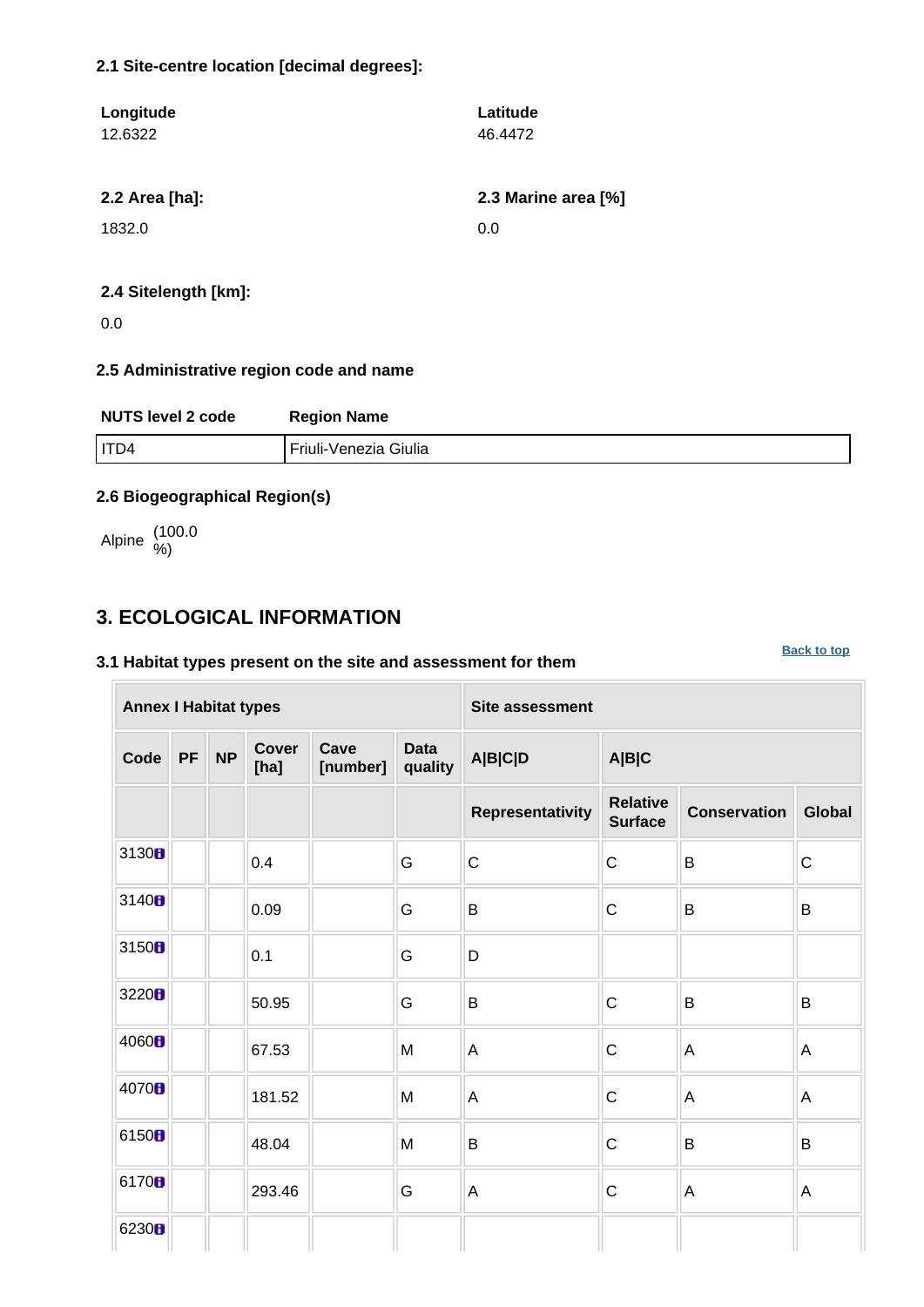|                      | 13.32  | G | $ {\rm c} $  | $\mathsf{C}$ | B              | B              |
|----------------------|--------|---|--------------|--------------|----------------|----------------|
| 6430 <b>8</b>        | 14.39  | M | D            |              |                |                |
| 7140 <sub>8</sub>    | 1.91   | G | B            | ${\bf C}$    | B              | B              |
| 81208                | 262.04 | M | $\mathsf{A}$ | ${\bf C}$    | $\sf B$        | $\sf B$        |
| 8210 <sub>8</sub>    | 119.2  | M | $\mathsf{A}$ | $\mathsf C$  | $\overline{A}$ | $\mathsf{A}$   |
| 9110 <sub>8</sub>    | 2.54   | M | C            | $\mathsf C$  | $\sf B$        | $\mathsf B$    |
| 91K0<br>$\mathbf{B}$ | 78.16  | M | B            | $\mathbf C$  | $\sf B$        | $\mathsf B$    |
| 9410 <sub>8</sub>    | 228.73 | M | $\mathsf{A}$ | ${\bf C}$    | $\overline{A}$ | $\overline{A}$ |
| 9420 <sub>B</sub>    | 184.19 | M | $\mathsf{A}$ | $\mathsf C$  | $\sf B$        | $\sf B$        |

- **PF:** for the habitat types that can have a non-priority as well as a priority form (6210, 7130, 9430) enter "X" in the column PF to indicate the priority form.
- **NP:** in case that a habitat type no longer exists in the site enter: x (optional)
- **Cover:** decimal values can be entered
- **Caves:** for habitat types 8310, 8330 (caves) enter the number of caves if estimated surface is not available.
- **Data quality:** G = 'Good' (e.g. based on surveys); M = 'Moderate' (e.g. based on partial data with some extrapolation);  $P = 'Poor'$  (e.g. rough estimation)

#### **3.2 Species referred to in Article 4 of Directive 2009/147/EC and listed in Annex II of Directive 92/43/EEC and site evaluation for them**

|   | <b>Species</b> |                                         |              |           |   |             |            | Population in the site |              | <b>Site assessment</b> |              |      |              |      |
|---|----------------|-----------------------------------------|--------------|-----------|---|-------------|------------|------------------------|--------------|------------------------|--------------|------|--------------|------|
| G | Code           | <b>Scientific</b><br><b>Name</b>        | $\mathbf{s}$ | <b>NP</b> | T | <b>Size</b> |            | Unit $\ $              | Cat.         | D.qual.                | A B C D      |      | A B C        |      |
|   |                |                                         |              |           |   | Min         | <b>Max</b> |                        |              |                        | Pop.         | Con. | Iso.         | Glo. |
| B | A223           | <b>Aegolius</b><br>funereus             |              |           | р |             |            |                        | $\mathsf C$  |                        | C            | A    | $\mathsf C$  | A    |
| B | A412           | <b>Alectoris</b><br>graeca<br>saxatilis |              |           | p | 3           | 3          | p                      |              | M                      | D            |      |              |      |
| B | A091           | <b>Aquila</b><br>chrysaetos             |              |           | p | 3           | 3          | i                      |              | G                      | D            |      |              |      |
| B | A104           | <b>Bonasa</b><br>bonasia                |              |           | p | 10          | 10         | i                      |              | M                      | $\mathsf{C}$ | B    | $\mathsf{C}$ | B    |
| B | A215           | <b>Bubo bubo</b>                        |              |           | p | 3           | 3          | İ                      |              | G                      | D            |      |              |      |
| B | A080           | <b>Circaetus</b><br>gallicus            |              |           | C |             |            |                        | $\vee$       |                        | D            |      |              |      |
| P | 1902           | <b>Cypripedium</b><br>calceolus         |              |           | р |             |            |                        | $\mathsf{C}$ |                        | $\mathsf{C}$ | A    | B            | B    |
| B | A236           | <b>Dryocopus</b><br>martius             |              |           | p |             |            |                        | $\mathsf{C}$ |                        | $\mathsf{C}$ | A    | $\mathsf{C}$ | B    |
| ı | 1065           | <b>Euphydryas</b><br>aurinia            |              |           | p |             |            |                        | $\mathsf C$  | M                      | B            | B    | B            | B    |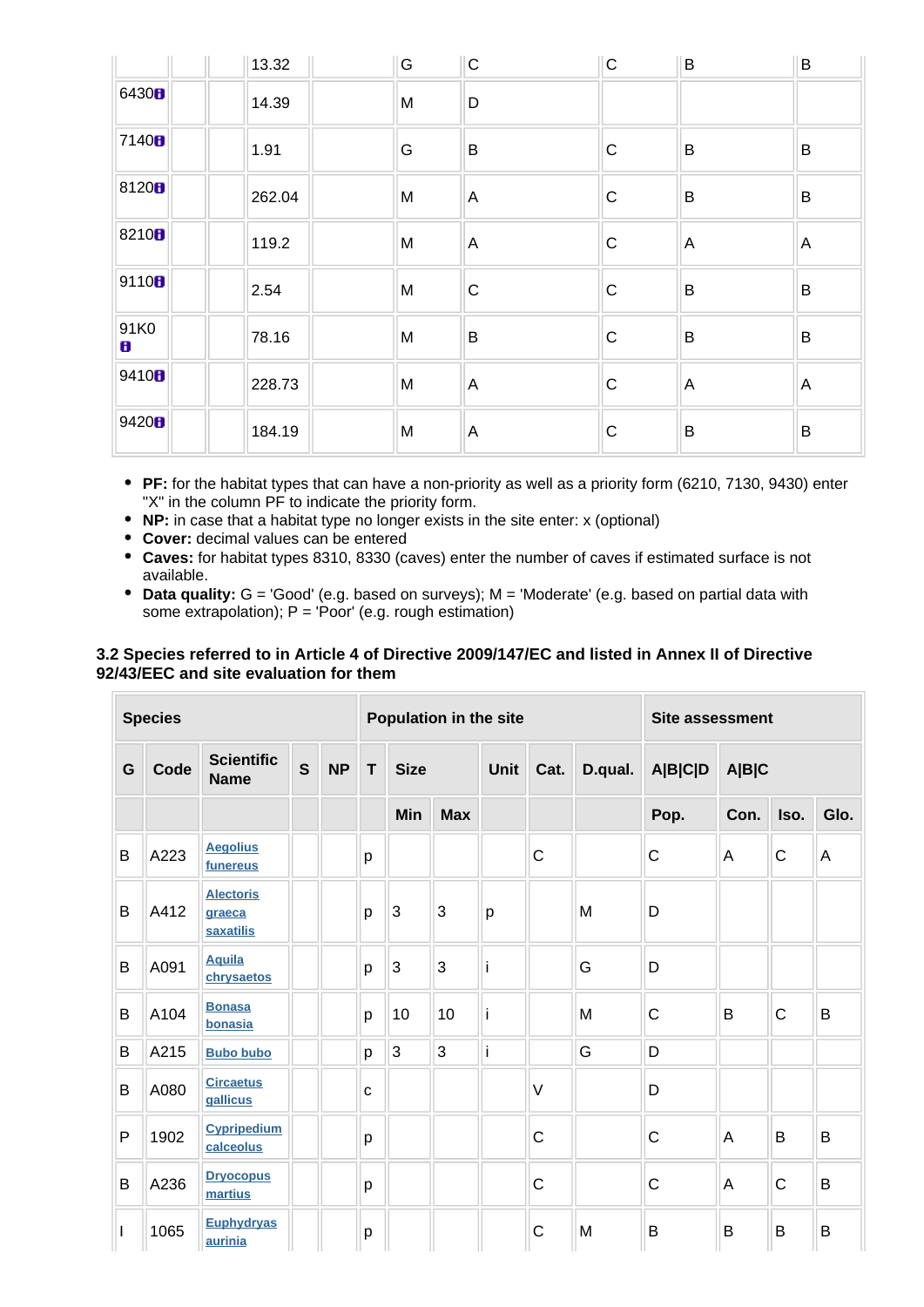| B | A103 | <b>Falco</b><br>peregrinus            | р |    |    |   | $\mathsf{R}$ |   | D            |   |              |                |
|---|------|---------------------------------------|---|----|----|---|--------------|---|--------------|---|--------------|----------------|
| B | A217 | Glaucidium<br>passerinum              | p |    |    |   | $\mathsf{R}$ |   | D            |   |              |                |
| B | A078 | <b>Gyps fulvus</b>                    | C |    |    |   | $\vee$       |   | D            |   |              |                |
| B | A408 | <b>Lagopus</b><br>mutus<br>helveticus | p | 10 | 10 |   |              | M | D            |   |              |                |
| B | A338 | Lanius<br>collurio                    | r |    |    |   | P            |   | D            |   |              |                |
| B | A072 | <b>Pernis</b><br>apivorus             | r |    |    |   | $\mathsf{R}$ |   | D            |   |              |                |
| B | A241 | <b>Picoides</b><br>tridactylus        | p | 5  | 5  | p |              | M | $\mathsf{C}$ | B | $\mathsf{C}$ | $\mathsf{C}$   |
| B | A234 | <b>Picus canus</b>                    | p |    |    |   | $\mathsf{R}$ |   | $\mathsf{C}$ | B | B            | $\mathsf B$    |
| B | A409 | <b>Tetrao tetrix</b><br>tetrix        | p | 10 | 15 | i |              | M | $\mathsf{C}$ | B | $\mathsf{C}$ | $\overline{A}$ |
| B | A108 | <b>Tetrao</b><br>urogallus            | p | 10 | 10 |   |              | G | $\mathsf{C}$ | B | $\mathsf{C}$ | B              |

- **Group:**  $A =$  Amphibians,  $B =$  Birds,  $F =$  Fish,  $I =$  Invertebrates,  $M =$  Mammals,  $P =$  Plants,  $R =$  Reptiles
- **S:** in case that the data on species are sensitive and therefore have to be blocked for any public access enter: yes
- **NP:** in case that a species is no longer present in the site enter: x (optional)
- **Type:** p = permanent, r = reproducing, c = concentration, w = wintering (for plant and non-migratory species use permanent)
- $\bullet$  Unit: i = individuals,  $p =$  pairs or other units according to the Standard list of population units and codes in accordance with Article 12 and 17 reporting (see **[reference portal](http://bd.eionet.europa.eu/activities/Natura_2000/reference_portal)**)
- **Abundance categories (Cat.):** C = common, R = rare, V = very rare, P = present to fill if data are deficient (DD) or in addition to population size information
- **Data quality:** G = 'Good' (e.g. based on surveys); M = 'Moderate' (e.g. based on partial data with some extrapolation);  $P = P^{\text{corr}}$  (e.g. rough estimation);  $VP = P^{\text{corr}}$  (use this category only, if not even a rough estimation of the population size can be made, in this case the fields for population size can remain empty, but the field "Abundance categories" has to be filled in)

#### **3.3 Other important species of flora and fauna (optional)**

| <b>Species</b> |             |                                                    |   | Population in the site |             |            |                     | <b>Motivation</b> |                                |              |                            |   |              |   |
|----------------|-------------|----------------------------------------------------|---|------------------------|-------------|------------|---------------------|-------------------|--------------------------------|--------------|----------------------------|---|--------------|---|
| <b>Group</b>   | <b>CODE</b> | <b>Scientific</b><br><b>Name</b>                   | S | <b>NP</b>              | <b>Size</b> |            | <b>Unit</b><br>Cat. |                   | <b>Species</b><br><b>Annex</b> |              | <b>Other</b><br>categories |   |              |   |
|                |             |                                                    |   |                        | Min         | <b>Max</b> |                     | <b>C R V P</b>    | IV                             | $\mathbf{V}$ | $\mathsf{A}$               | B | $\mathbf C$  | D |
| $\mathsf{R}$   | 1283        | <b>Coronella</b><br>austriaca                      |   |                        |             |            |                     | C                 | X                              |              |                            |   | X            | X |
| P              |             | Gentiana<br>terglouensis<br>SSD.<br>terglouensis   |   |                        |             |            |                     | R                 |                                |              |                            | X |              |   |
| P              |             | <b>Hedysarum</b><br>hedysaroides<br>ssp. exaltatum |   |                        |             |            |                     | P                 |                                |              |                            | X |              |   |
|                | 1026        | <b>Helix pomatia</b>                               |   |                        |             |            |                     | P                 |                                | $\sf X$      |                            |   | $\mathsf{X}$ | X |
| P              |             | Leontopodium<br>alpinum                            |   |                        |             |            |                     | R                 |                                |              | X                          |   |              | X |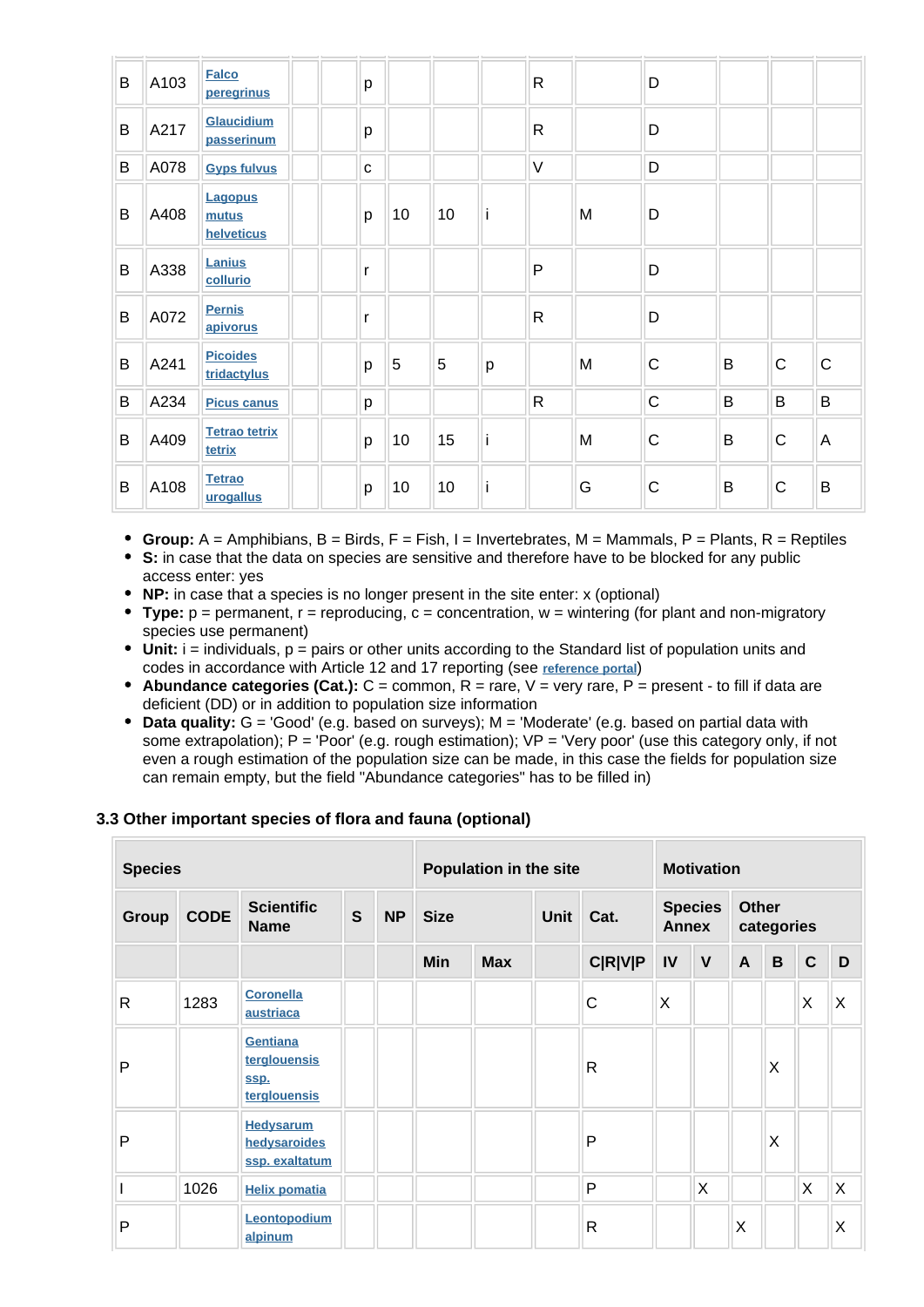| ${\sf M}$      | 1334 | <b>Lepus timidus</b>              |  |  | $\mathsf{C}$ |              | $\mathsf X$  |              |                           | $\sf X$ | $\sf X$        |
|----------------|------|-----------------------------------|--|--|--------------|--------------|--------------|--------------|---------------------------|---------|----------------|
| $\mathsf{P}$   |      | Lilium<br>carniolicum             |  |  | ${\sf R}$    |              |              | $\mathsf{X}$ |                           |         | X              |
| M              | 2606 | <b>Marmota</b><br>marmota         |  |  | $\mathsf C$  |              |              |              |                           | X       | $\pmb{\times}$ |
| M              | 1357 | <b>Martes martes</b>              |  |  | $\mathsf{C}$ |              | $\mathsf X$  | $\sf X$      |                           | $\sf X$ | $\sf X$        |
| M              | 2631 | <b>Meles meles</b>                |  |  | $\mathsf C$  |              |              |              |                           | $\sf X$ | $\mathsf{X}$   |
| $\sf P$        |      | <b>Oxytropis x</b><br>carinthiaca |  |  | $\mathsf{R}$ |              |              |              | $\boldsymbol{\mathsf{X}}$ |         |                |
| $\mathbf{I}$   | 1057 | <b>Parnassius</b><br>apollo       |  |  | $\mathsf{P}$ | $\mathsf{X}$ |              |              |                           | X       | $\mathsf{X}$   |
| $\mathsf{P}$   | 1749 | <b>Physoplexis</b><br>comosa      |  |  | $\vee$       | $\mathsf{X}$ |              | X            | $\boldsymbol{\mathsf{X}}$ | X       | Χ              |
| $\mathsf{P}$   |      | Phyteuma<br>sieberi               |  |  | $\vee$       |              |              |              | $\pmb{\times}$            |         |                |
| ${\sf R}$      | 1256 | <b>Podarcis</b><br>muralis        |  |  | $\mathsf{R}$ | $\mathsf{X}$ |              |              |                           | X       | $\sf X$        |
| $\mathsf{P}$   |      | <b>Potentilla</b><br>palustris    |  |  | $\vee$       |              |              | $\mathsf X$  |                           |         | X              |
| $\mathsf A$    | 1213 | Rana<br>temporaria                |  |  | $\mathsf{C}$ |              | $\mathsf{X}$ |              |                           | X       | $\mathsf{X}$   |
| M              | 1369 | <b>Rupicapra</b><br>rupicapra     |  |  | $\mathsf{C}$ |              | X            |              |                           | X       | X              |
| A              | 1177 | <b>Salamandra</b><br>atra         |  |  | $\mathsf C$  | X            |              | X            |                           | X       | X              |
| $\mathsf{P}$   |      | <b>Saxifraga</b><br>burserana     |  |  | ${\sf R}$    |              |              |              | X                         |         |                |
| $\sf P$        |      | <b>Saxifraga</b><br>crustata      |  |  | $\mathsf{R}$ |              |              |              | X                         |         |                |
| $\sf P$        |      | <b>Saxifraga</b><br>squarrosa     |  |  | ${\sf R}$    |              |              |              | $\pmb{\times}$            |         |                |
| $\overline{A}$ | 2353 | <b>Triturus</b><br>alpestris      |  |  | $\mathsf C$  |              |              |              |                           | X       | X              |

- **Group:** A = Amphibians, B = Birds, F = Fish, Fu = Fungi, I = Invertebrates, L = Lichens, M = Mammals,  $P =$  Plants,  $R =$  Reptiles
- **CODE:** for Birds, Annex IV and V species the code as provided in the reference portal should be used in addition to the scientific name
- **S:** in case that the data on species are sensitive and therefore have to be blocked for any public access enter: yes
- **NP:** in case that a species is no longer present in the site enter: x (optional)
- **Unit:** i = individuals, p = pairs or other units according to the standard list of population units and codes in accordance with Article 12 and 17 reporting, (see **[reference portal](http://bd.eionet.europa.eu/activities/Natura_2000/reference_portal)**)
- **Cat.:** Abundance categories: C = common, R = rare, V = very rare, P = present
- **Motivation categories: IV, V:** Annex Species (Habitats Directive), **A:** National Red List data; **B:** Endemics; **C:** International Conventions; **D:** other reasons

## <span id="page-4-0"></span>**4. SITE DESCRIPTION**

**4.1 General site character**

**[Back to top](#page-0-0)**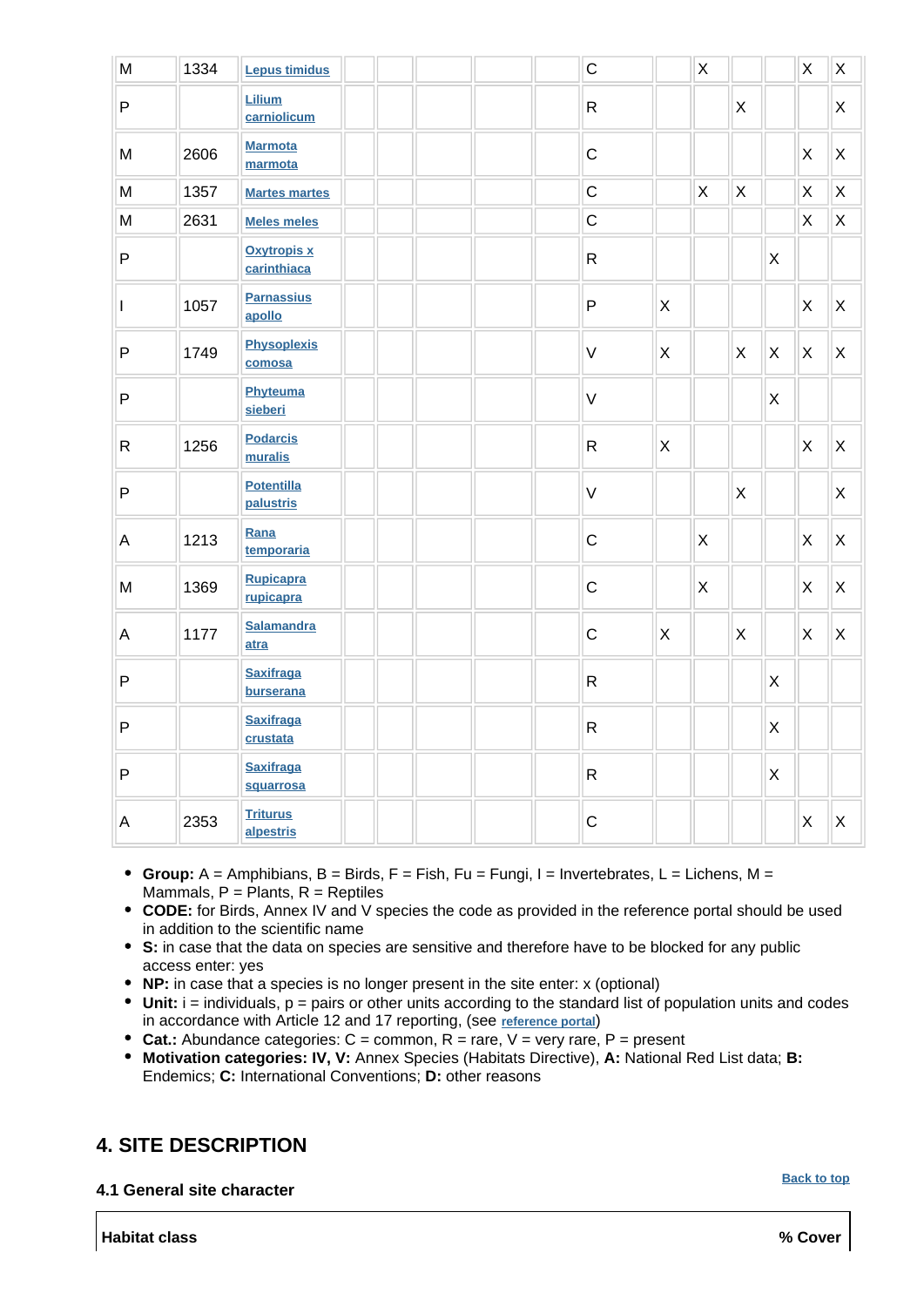| N22                        | 15.0 |
|----------------------------|------|
| <b>N07</b>                 | 1.0  |
| <b>N17</b>                 | 15.0 |
| N08                        | 20.0 |
| N <sub>11</sub>            | 23.0 |
| N <sub>16</sub>            | 26.0 |
| <b>Total Habitat Cover</b> | 100  |

### **Other Site Characteristics**

Il sito include un sistema di rilievi calcarei e calcareo-dolomitici con vegetazione nemorale e prativa del piano montano e subalpino (2474 m s.l.m.). Presenza di imponenti detriti di falda con habitat glareicoli e concentrazione di specie rare quali: Valeriana supina, Minuartia rupestris, Ranunculus seguieri, Androsace helvetica e Carex rupestris. Sono presenti anche alcune aree umide subalpine (palude Resumiela).

#### **4.2 Quality and importance**

Il sito è molto rappresentativo degli habitat submontani ed alpini in condizioni di conservazione da buone ad ottime. E? area alpina di rilevanza ornitologica elevata per ricchezza specifica. Notevoli le locali popolazioni di Salamandra atra atra e Martes martes. La presenza di Helix pomatia è confermata dal suo rinvenimento in località molto prossime al sito.

### **4.3 Threats, pressures and activities with impacts on the site**

| Negative Impacts   |                                              |                                   |                           |
|--------------------|----------------------------------------------|-----------------------------------|---------------------------|
| Rank               | <b>Threats</b><br>and<br>pressures<br>[code] | Pollution<br>(optional)<br>[code] | inside/outside<br>[i o b] |
| H                  | G04.01                                       |                                   |                           |
| $\overline{\sf H}$ | F03.01                                       |                                   | b                         |
| M                  | D01.01                                       |                                   |                           |
| M                  | A04.03                                       |                                   |                           |
|                    | D01.02                                       |                                   | о                         |
| M                  | B02                                          |                                   |                           |
| M                  | L04                                          |                                   |                           |
| M                  | L <sub>09</sub>                              |                                   |                           |
| M                  | K02.01                                       |                                   |                           |

The most important impacts and activities with high effect on the site

| Positive Impacts |                                                |                     |                           |  |  |
|------------------|------------------------------------------------|---------------------|---------------------------|--|--|
| <b>IRank</b>     | Activities,<br>management (optional)<br>[code] | Pollution<br>[code] | inside/outside<br>[i o b] |  |  |
|                  | 04                                             |                     |                           |  |  |

Rank:  $H = high$ ,  $M = medium$ ,  $L = low$ 

Pollution:  $N = N$ itrogen input, P = Phosphor/Phosphate input, A = Acid input/acidification,

 $T =$  toxic inorganic chemicals,  $O =$  toxic organic chemicals,  $X =$  Mixed pollutions

 $i =$  inside,  $o =$  outside,  $b =$  both

### **4.5 Documentation**

BOATO A., BODON M., GIOVANNELLI M.M. & MILDNER P., 1987. Molluschi terrestri delle Alpi sudorientali. In: Biogeografia delle Alpi Sud-orientali Biogeographia, 13: 429-528. BRANDMAYR P., 1980. Cenni ecologico biogeografici sulla fauna ad invertebrati del massiccio del Monte Cavallo. Atti 2° Conv. Studi terr. Prov. Pordenone, Piancavallo, pp. 145-156. BULGARINI F., CALVARIO E., FRATICELLI F., PETRETTI F. & SARROCCO S., 1999. Libro Rosso degli animali d'Italia. Vertebrati. WWf Italia ed., Roma: 1-210. FEOLI CHIAPELLA L. & POLDINI L., 1993. Prati e pascoli del Friuli (NE Italia) su substrati basici. Studia Geobot., 13:3-140. GORTANI L. & M., 1905-06. Flora friulana con speciale riguardo alla Carnia. 1:[I] - [XII] + 1-225 + carta (1905), 2:[1\*-519 (1906), Udine. GORTANI L., 1901. Salita al Clapsavon. "In Alto", 5:43, Udine. HARTL H., 1983. Einige ostalpine Vorkommen des Goldschwingelrasens (Hypochoeris uniflora-Festucetum paniculatae Hartl 1983). Carinthia II 173/93: 43-54. LAPINI L., 1989. Primi dati sulla distribuzione della marmotta alpina (Marmota m. marmota Linne', 1758) nella regione Friuli-Venezia Giulia. Rapporto inedito all'Osservatorio Faunistico, sezione di Udine. ORIOLO G. & POLDINI L., 1994. La vegetazione dei prati da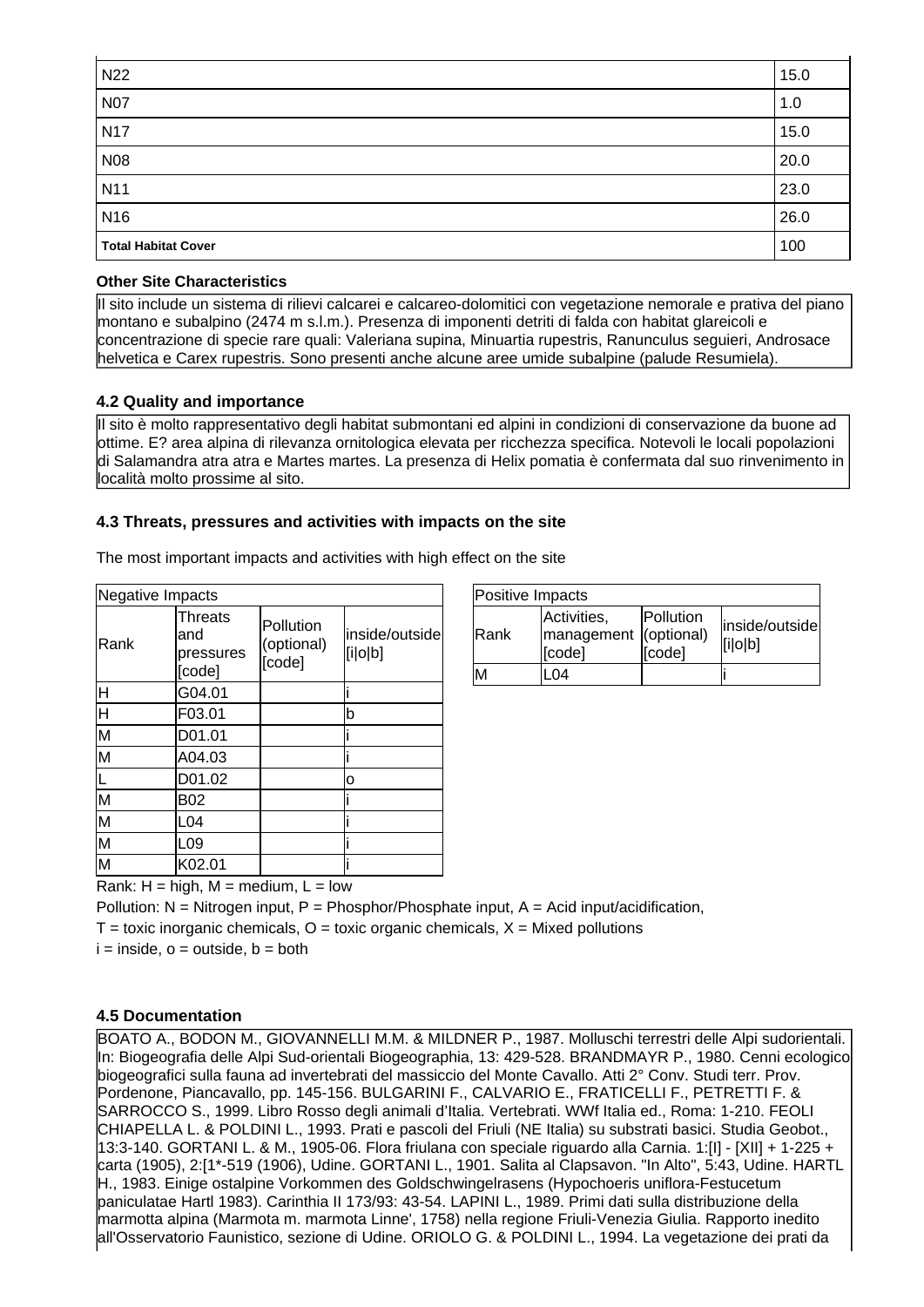sfalcio e dei pascoli intensivi (Arrhenatheretalia e Poo-Trisetetalia) in Friuli (NE Italia). Studia Geobot. 14/1:3-48. ORIOLO G., 2001. Naked rush swards (Oxytropido-Elynion Br.-Bl. 1949) on the Alps and the Apennines and their syntaxonomical position. Fitosociologia 38 (1): 91-101. PIGNATTI S. & POLDINI L., 1969. Florula della Conca di Sauris (Alpi Carniche). Boll. Soc. Adriat. Sci. Trieste, 57:66-93. POLDINI L. & FEOLI E., 1976. Phytogeography and syntaxonomy of the Caricetum firmae L. s.l. in the Carnic Alps. Vegetatio 32(1): 1-9. POLDINI L. & MARTINI F., 1993. La vegetazione delle vallette nivali su calcare, dei conoidi e delle alluvioni nel Friuli (NE Italia). Studia Geobot., 13:141-214. POLDINI L. & ORIOLO G., 1997. La vegetazione dei pascoli a Nardus stricta e delle praterie acidofile in Friuli (NE-Italia). Fitosociologia. POLDINI L. & ORIOLO G., 2001. Alcune entità nuove e neglette per la flora italiana. Inform. Bot. Ital. 34(1): 105-114. POLDINI L., BRESSAN E., 2007. I boschi di abete rosso ed abete bianco in Friuli (Italia nord-orientale). Fitosociologia 44(2): 15-54. POLDINI L., ORIOLO G., FRANCESCATO C., 2004. Mountain pine scrubs and heaths with Ericaceae in the south-eastern Alps. Plant Biosystems 138(1): 53-85. RASSATI G., 2003. Distribuzione del Picchio tridattilo Picoides tridactylus in Friuli Venezia Giulia. Avocetta, 27: 173 RUFFO S., STOCH F. (eds), 2006. Checklist and distribution of the Italian fauna. Memorie del Museo Civico di Storia Naturale di Verona, 2. Serie, Sezione Scienze della Vita 17, with CD-ROM.

# <span id="page-6-0"></span>**5. SITE PROTECTION STATUS (optional)**

| 5.1 Designation types at national and regional level: |           |  |             |           | <b>Back to top</b> |      |           |
|-------------------------------------------------------|-----------|--|-------------|-----------|--------------------|------|-----------|
| Code                                                  | Cover [%] |  | Code        | Cover [%] |                    | Code | Cover [%] |
| IT13                                                  | 100.0     |  | <b>IT14</b> | 1.0       |                    |      |           |

# <span id="page-6-1"></span>**6. SITE MANAGEMENT**

#### **6.1 Body(ies) responsible for the site management:**

| Organisation: | Regione Autonoma Friuli Venezia Giulia - Direzione Centrale risorse rurali,<br>agroalimentari e forestali - Servizio caccia, risorse ittiche e biodiversità |  |  |
|---------------|-------------------------------------------------------------------------------------------------------------------------------------------------------------|--|--|
| Address:      | Via Sabbadini, 31 - 33100 Udine                                                                                                                             |  |  |
| Email:        | s.caccia.pesca.amb.naturali@regione.fvg.it                                                                                                                  |  |  |

### **6.2 Management Plan(s):**

An actual management plan does exist:

| No, but in preparation<br>No |            | Yes |
|------------------------------|------------|-----|
|                              | $\sqrt{x}$ |     |
|                              |            |     |

#### **6.3 Conservation measures (optional)**

DGR 726 dell'11.04.2013 "Misure di conservazione dei 24 SIC della regione biogeografica alpina del Friuli Venezia Giulia" pubblicata sul III SUPPLEMENTO ORDINARIO N. 19 DEL 24 APRILE 2013 AL BUR N. 17 DEL 24 APRILE 2013 http://bur.regione.fvg.it/newbur/visionaBUR?bnum=2013/04/24/19

# <span id="page-6-2"></span>**7. MAP OF THE SITES**

INSPIRE ID:

Map delivered as PDF in electronic format (optional)

**[Back to top](#page-0-0)**

**[Back to top](#page-0-0)**